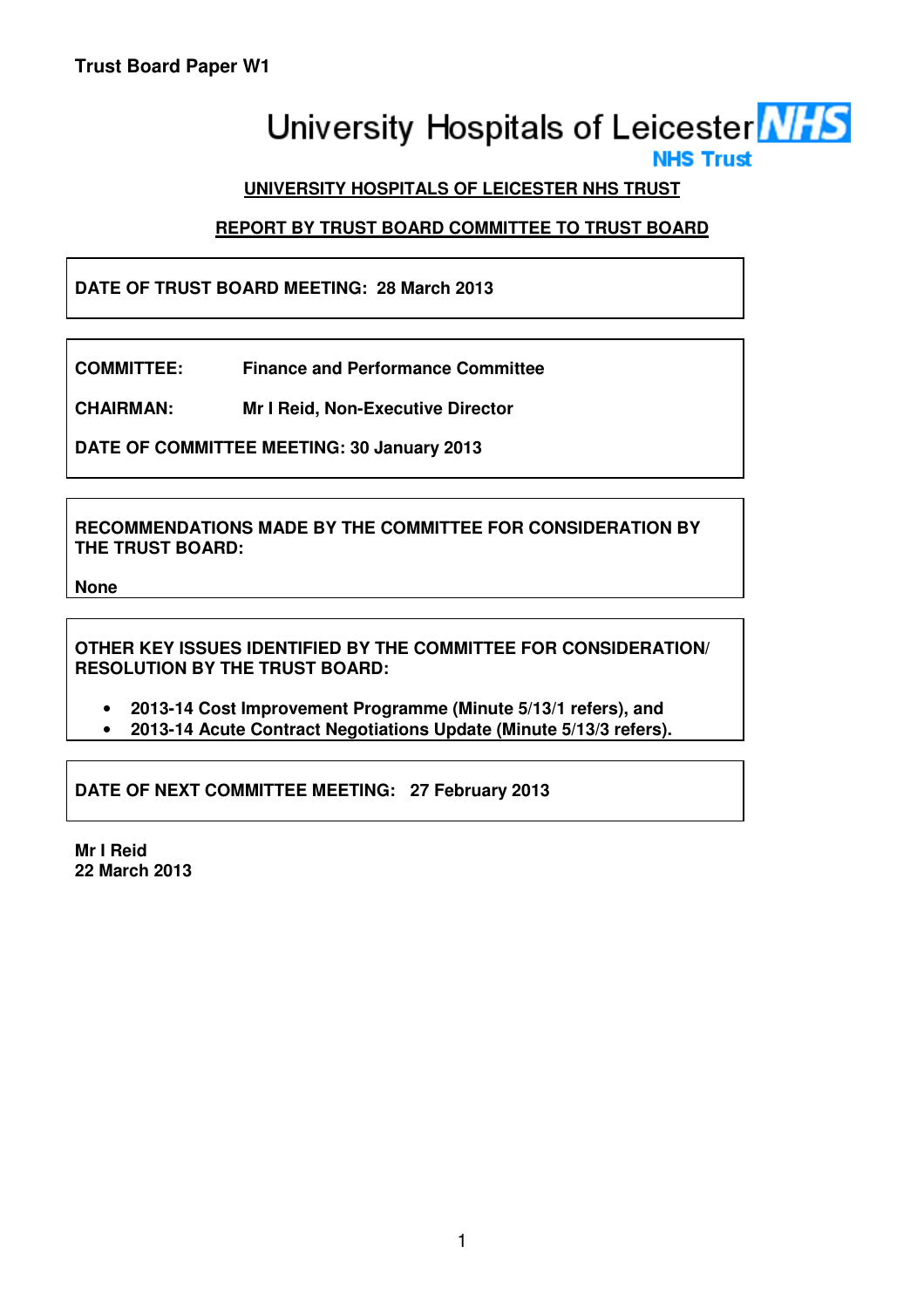# **UNIVERSITY HOSPITALS OF LEICESTER NHS TRUST**

#### **MINUTES OF A MEETING OF THE FINANCE AND PERFORMANCE COMMITTEE, HELD ON WEDNESDAY 30 JANUARY 2013 AT 9.15AM IN SEMINAR ROOMS A & B, CLINICAL EDUCATION CENTRE, LEICESTER GENERAL HOSPITAL**

#### **Present:**

Mr I Reid – Non-Executive Director (Committee Chair) Mr J Adler – Chief Executive Mr R Kilner – Non-Executive Director Mr A Seddon – Director of Finance and Business Services Mr G Smith – Patient Adviser (non-voting member) Mrs J Wilson – Non-Executive Director

#### **In Attendance:**

Mr S Leivers – Interim Director of Service Improvement (from part of Minute 4/13/1 to Minute 5/13/1 inclusive) Mrs K Rayns – Trust Administrator Mr S Sheppard – Deputy Director of Finance and Procurement Mr J Tozer – Interim Director of Operations (from part of Minute 4/13/1)

# **RESOLVED ITEMS**

## **1/13 APOLOGIES**

There were no apologies for absence.

#### **2/13 MINUTES**

**Resolved – that the Minutes of the Finance and Performance Committee held on 28 November 2012 (papers A and A1) be confirmed as a correct record.** 

#### **3/13 MATTERS ARISING**

3/13/1 Matters Arising Report

The following items were noted in respect of the matters arising report at paper B:-

- (a) Minute 159/12(b) an appropriate coaching mechanism was currently in place for the Head of Lean and Service Improvements but the Director of Finance and Business Services would consider seeking a mentor from the private sector (if appropriate) once the present coaching arrangements had concluded;
- (b) Minute 159/12(c) proposals for Executive Director membership of the Finance and Performance Committee would be presented to the Trust Board on 31 January 2013. The proposed Executive Director membership would consist of the Chief Executive (voting), the Director of Finance and Business Services (voting) and the Interim Director of Operations (non-voting) with other Executive Directors being invited to attend for relevant items of business. Subject to ratification by the Trust Board, the amended terms of reference and membership would be presented to the Finance and Performance Committee on 27 February 2013;
- (c) the Director of Finance and Business Services advised that he had not been able to attend a meeting with the University of Leicester on 28 January 2013, but he had met with the University's Director of Finance in December 2012 and discussions were progressing towards establishing the baseline for a transparent business footing relating to "landlord"

**DFBS** 

**DCLA** 

**ACTION**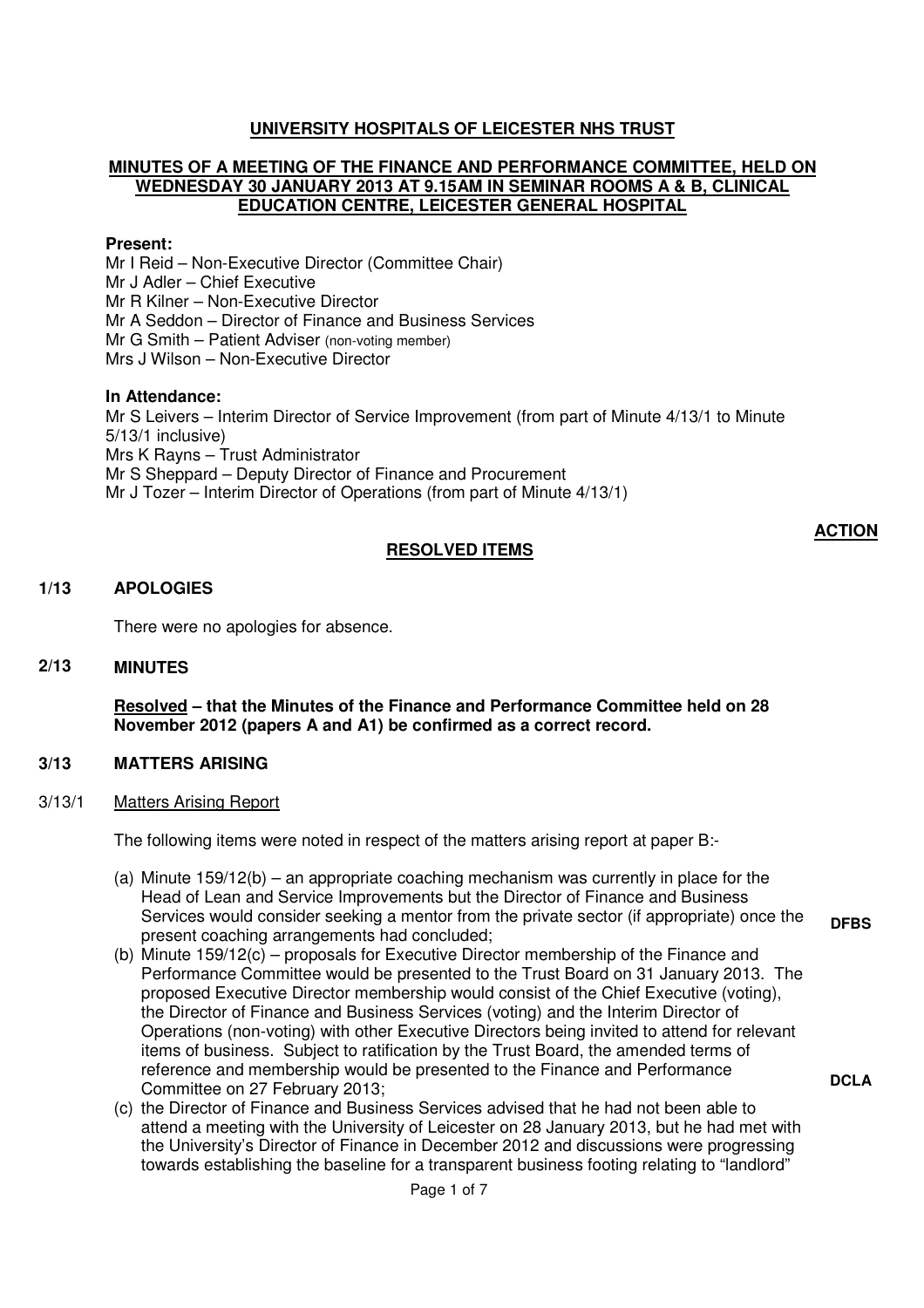elements of the Trust's relationship with the University. A further update on this work would be provided to the Committee on 27 March 2013, and

(d) the Chief Executive commented upon opportunities to present the Finance and Performance Committee matters arising report in an alternative format and undertook to discuss this further with the Director of Corporate and Legal Affairs outside the meeting.

#### **Resolved – that (A) the matters arising report and any associated actions above, be noted, and**

#### **(B) subject to ratification of the proposed changes to Executive Director membership of the Finance and Performance Committee, the revised terms of reference be presented to the Committee on 27 February 2013.**

#### 3/13/2 Divisional Financial Expertise and Supporting Resources

The Committee Chairman noted from the Trust Board matters arising report that the Finance and Performance Committee was due to receive an update on the arrangements to strengthen Divisional financial expertise and supporting resources (paper B for the 31 January 2013 Trust Board meeting refers). The Deputy Director of Finance and Procurement reported verbally on the structural changes planned as part of the Divisional restructure, noting the current level of satisfaction relating to the Divisional Finance and Performance Manager level. However, requirements for additional financial capacity and capability had been identified at Service Manager level, particularly to support the Planned Care Division, theatre improvement work and drive through progress with CIP schemes.

In discussion, Mr R Kilner, Non-Executive Director commented that the Non-Executive Directors were currently unsighted to the detailed proposals for the Divisional restructure, whether a risk assessment had been undertaken for such a major organisational change, what level of assurance had been received and when the changes were to be implemented. In response, the Chief Executive advised that the new Divisional structure would be implemented in shadow form from 1 February 2013 and that the budgets would be transferred over on 1 April 2013, at which point the new structure would become live. The Interim Director of Operations was due to report further on this matter at the 31 January 2013 Trust Board meeting.

#### **Resolved – that the update on the arrangements for strengthening Divisional financial expertise and supporting resources be noted.**

- **4/13 2012-13**
- 4/13/1 Report by the Director of Finance and Business Services

**Resolved – that this item be classed as confidential and taken in private accordingly.** 

4/13/2 Report by the Director of Finance and Business Services

# **Resolved – that this item be classed as confidential and taken in private accordingly.**

# 4/13/3 2012-13 Cost Improvement Programme Update

The Director of Service Improvement attended the meeting to present paper E, a summary of 2012-13 CIP performance as at the end of December 2012, noting that 85% (or £27.1m) of the £32m target was currently forecast to be delivered by the financial year end, leaving a potential shortfall of £4.9m. The Director of Service improvement also briefed the Committee on additional potential savings schemes (with a total of approximately £3m) to be built into **DSI** 

**DFBS** 

**CE/ DCLA** 

**DFBS** 

**IDO**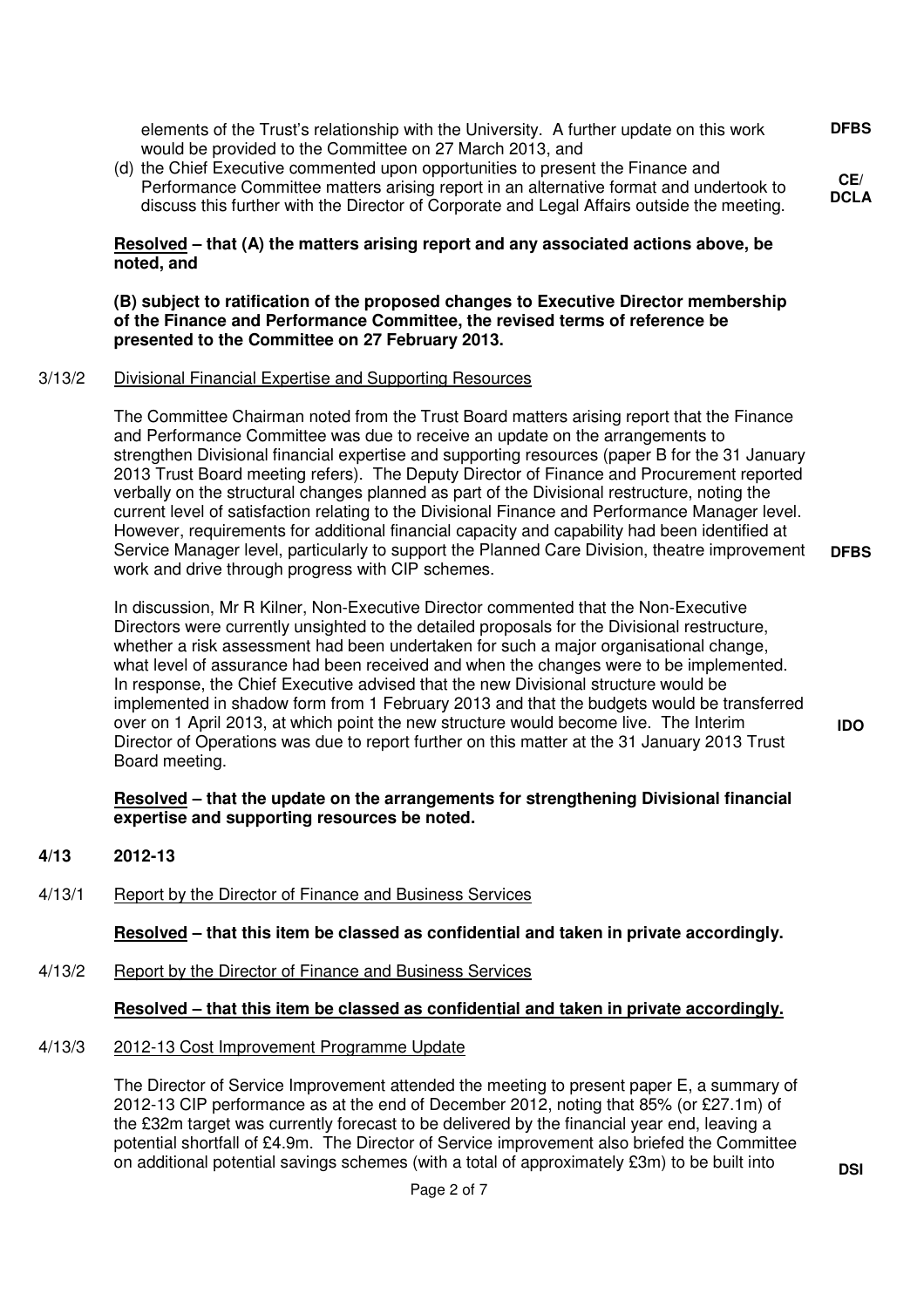Divisional forecasts (focusing on medical agency, coding support, capitalisation of Serco fees and procurement schemes).

The Committee Chairman sought assurance that CIP schemes were appropriately owned by the Divisions, fully reflected in their forecast positions and correlated into all appropriate information flows. In response, the Deputy Director of Finance and Procurement reported on the arrangements to hold Divisions to account via the fortnightly CIP meetings, the submission of CIP progress reports to the Executive Team on a weekly basis and the deadline for submission of fully compliant CIP plans to the Executive Team on 5 February 2013. Discussion took place regarding the performance management mechanism for any non-compliant CIP plans to be presented to the CIP Programme Board (which met on a fortnightly basis). The Chief Executive confirmed that the CIP monitoring process appeared to be sufficiently robust but he voiced concern that the timetable was extremely tight to deliver the full target by 31 March 2013. The Committee also considered the following key points:-

**DFBS/ DSI** 

**DSI** 

**DSI** 

**IDO** 

**DFBS/ DHR** 

- (a) proposed improvements in the timescale and process for 2013-14 CIP planning;
- (b) opportunities to bring forward proposals for paperless records management;
- (c) arrangements to increase the Committee's oversight of broader cross-cutting and Corporate-led transformation schemes (eg outpatients, transcription and theatres). A report on progress against these schemes was requested for the next meeting;
- (d) proposals for additional project management resources for theatre improvement work streams which were due to be presented to the Executive Team;
- (e) monitoring arrangements for tracking the total headcount reductions arising from specific schemes. It was agreed that the previous system for monitoring monthly reductions in headcount by CBU, Division and Corporate Directorate would be re-introduced;
- (f) counting and coding changes currently being discussed with Commissioners, and
- (g) the arrangements for CBU and Divisional budgets to be credited in line with their CIP performance and the need for Divisions to deliver an appropriately balanced year end financial position in addition to delivery of their full CIP allocation supported by robust quality and safety impact assessments.

The Director of Finance and Business Services advised that the previous tensions surrounding internal trading had been removed within the Divisional structure by moving the relevant services to the main service users. Members noted that CIP delivery would continue to be a crucial measure of a Trust's performance by Monitor, accepting that in year adjustments and development of mitigating schemes would continue to be required in some cases.

**Resolved – that (A) the 2012-13 CIP update (paper E) be received and noted;** 

| (B) additional CIP schemes identified by the Director of Service Improvement (totalling | DFBS/      |
|-----------------------------------------------------------------------------------------|------------|
| approximately £3m) be clarified and built into the Divisional forecasts;                | <b>DSI</b> |
| (C) fully compliant CIP plans to be presented to the Executive Team on 5 February       | DFBS/      |
| 2013:                                                                                   | <b>DSI</b> |
| (D) scope to bring forward plans for electronic patient records to be explored;         | <b>DSI</b> |
| (E) total number and breakdown of headcount reductions achieved to be tracked on a      | DFBS/      |
| monthly basis;                                                                          | <b>DHR</b> |
| (F) progress report on cross-Divisional transformation schemes to be presented to the   | DFBS/      |
| Finance and Performance Committee on 27 February 2013, and                              | <b>DSI</b> |
| (G) proposals for external project resources to support theatre improvements be         | <b>IDO</b> |
|                                                                                         |            |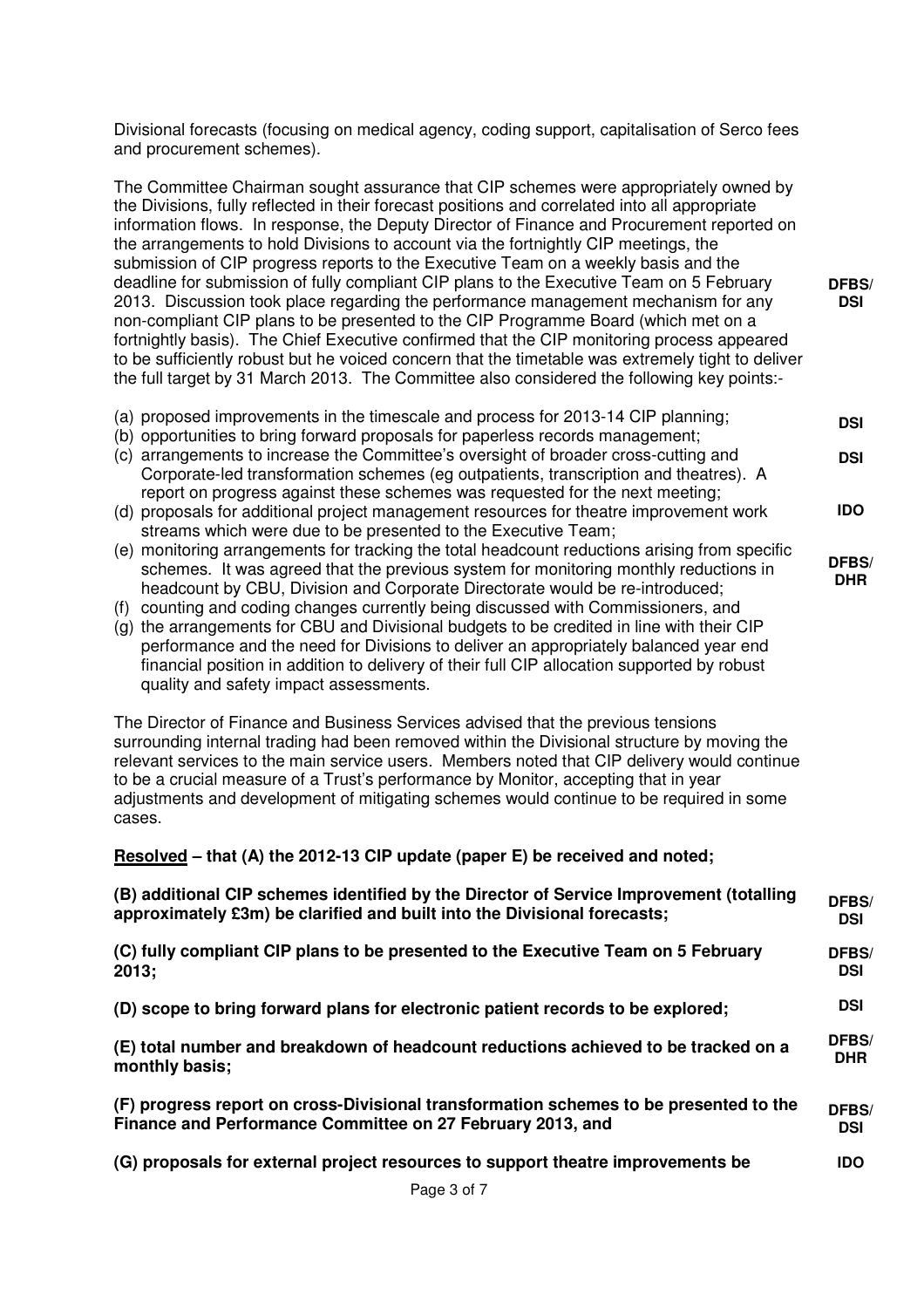## **presented to the Executive Team.**

#### **5/13/1 2013-14**

#### 5/13/1 2013-14 Cost Improvement Programme

Paper I detailed the approach for setting the 2013-14 CIP targets and provided the differential targets set for each CBU and Corporate Directorate based upon current year CBU level service line reporting performance. Following guidance received from the NHS Trust Development Agency, the final 2013-14 CIP target for UHL was noted to be £40.4m. The Director of Service Improvement reported verbally on elements of challenge raised by Diagnostic Services, and some positive feedback received from the Acute Care Division and from Paediatric Services.

The Committee Chairman queried the arrangements for assessing CIP scheme interdependencies, such as the impact of delayed discharges on planned bed reductions, and noted in response that such dependencies would be taken into account within the deliverability rating for each scheme and mitigation plans would be prepared in advance (eg use of third party organisations to support delayed discharges). The Director of Service Improvement also suggested that additional home visits to particular cohorts of patients (who were frequently admitted to hospital) were being explored as part of the work to reduce the number of avoidable admissions.

Mr R Kilner, Non-Executive Director queried the scope to define specific CIP targets in relation to research and teaching and whether it would be feasible to separate the funding and management structure for outpatient services. In response, it was noted that all Divisions would be exploring research and teaching schemes within their CIP plans and that attempts by other organisations to separate outpatient services had not been successful. Other opportunities to maximise efficiencies within outpatient services were being explored however, including an investigation of the unusual practice of separating teaching and nonteaching OPD lists.

Members discussed the arrangements for determining the CIP contribution required from pathology services where further clarity was expected once the revised Empath business plan was finalised and presented to the 28 March 2013 Trust Board. The Director of Service Improvement noted a perception that UHL was not able to control the levels of growth in direct access diagnostic and pathology testing, although Imperial College Healthcare NHS Trust had been successful recently in managing growth in direct access pathology tests at below 3%. The Director of Finance and Business Services undertook to facilitate a conversation with both the UHL and NUH hosts regarding management of direct access pathology demand.

Mr G Smith, Patient Adviser, queried when CIP plans for 2014-15 were likely to be presented to the Trust Board and noted (in response) the ongoing process to provide monthly update reports to the Committee on the development of detailed CIP plans for the next 2 years and outline CIP plans for the subsequent 3 years (as required for UHL's Foundation Trust application).

**Resolved – that (A) the contents of paper I be received and noted;** 

**(B) the Director of Finance and Business Services be requested to sight the Empath host Trusts of the arrangements in place at Imperial College Healthcare NHS Trust to manage growth in demand for direct access pathology tests, and DFBS** 

**(C) updates on the 2013-14 CIP plans and the process to develop 2 year granular plans and 3 year outline plans be presented to the Finance and Performance Committee on a DFBS/ DSI** 

**DFBS** 

**DFBS/ DSI**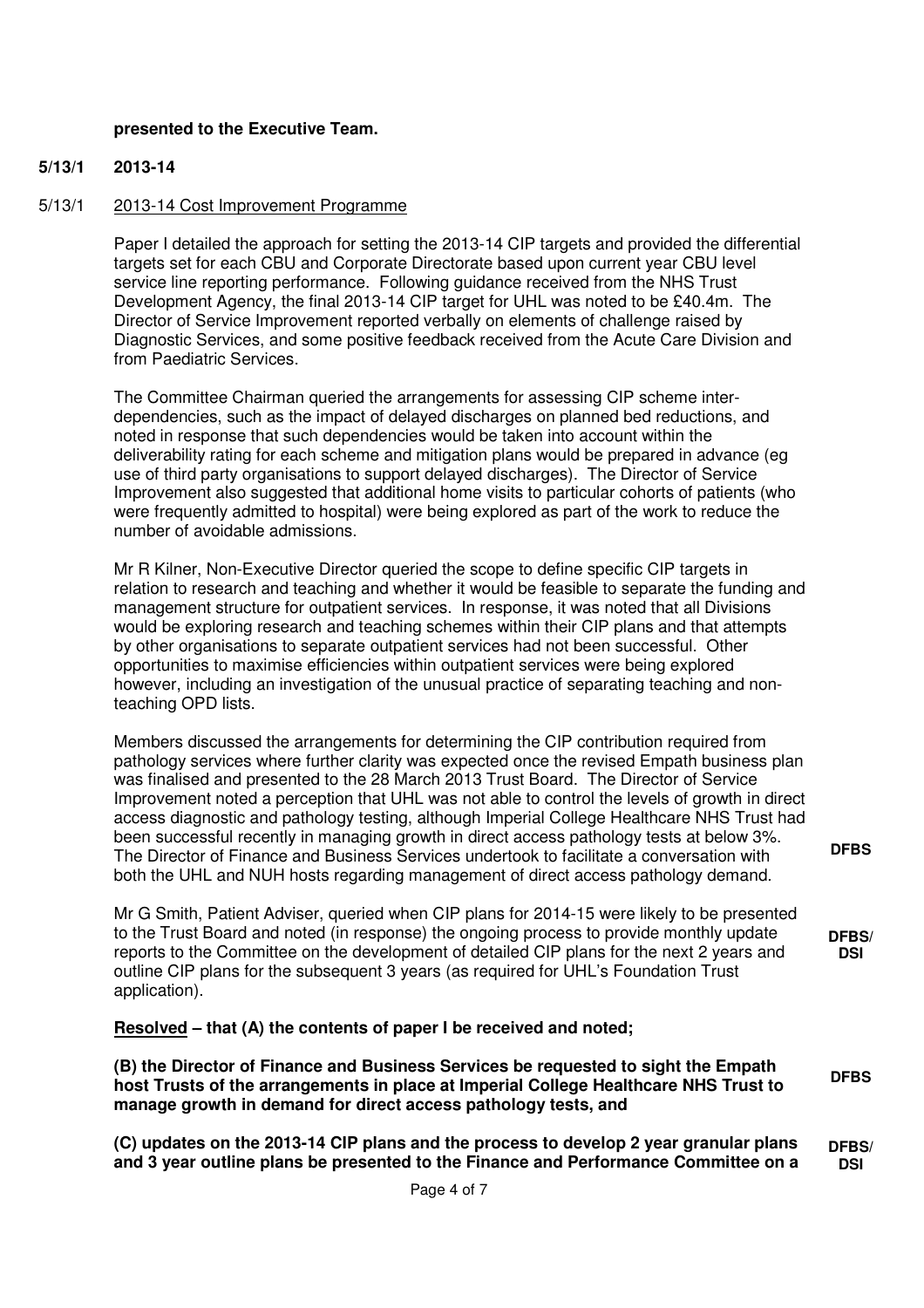#### **monthly basis.**

#### 5/13/2 Draft Annual Operational Plan 2013-14

The Director of Finance and Business Services introduced a briefing paper and update on the status of the 2013-14 Annual Operational Plan (paper F refers), advising that UHL had already submitted the first draft 2013-14 AOP to the TDA on 25 January 2013 (as required) and the second draft was due to be submitted on 28 February 2013. The financial summary and high level financial presentation slides were appended to paper F. In discussion on the report, Finance and Performance Committee members particularly noted:-

- (a) a slightly improved position relating to the estimated SIFT reduction;
- (b) the range of expected additional employer contributions to revised pension arrangements;
- (c) that it would be prudent for the Director of Finance and Business Services to seek further advice from the Director of Human Resources regarding a potential pay increase (of up to 1%) and whether this should be built into the financial plan as a contingency measure;
- (d) expected cost inflation relating to the Clinical Negligence Scheme for Trusts (CNST) premium. Members discussed the ability for Foundation Trusts to withdraw from the scheme and the associated risks surrounding high level maternity compensation claims, and opportunities to increase the £1m maximum limit on cover for fire insurance, and
- (e) the baseline for budget setting and pay forecasts in 2013-14 and the arrangements in place for testing recruitment efforts. Mr R Kilner, Non-Executive Director queried whether enhanced relocation premiums were being considered as an incentive to attract new staff to UHL in areas where recruitment was proving challenging.

**Resolved – that (A) the status on the 2013-14 draft Annual Operational Plan (paper F) be received and noted, and** 

**(B) the Director of Finance and Business Services be requested to seek a view from the Director of Human Resources regarding a potential requirement to build a pay uplift into the financial plan.** 

#### 5/13/3 2013-14 Acute Contract Negotiations Update

Further to Minute 163/12 of 28 November 2012, paper G provided a further update on the progress of the 2013-14 contract negotiations for the Acute Services Contract. In respect of the arrangements for reviewing and agreeing counting and coding changes with Commissioners, the Director of Finance and Business Services provided assurance that a timetable for the process had now been established. First cut activity plans were being exchanged at activity and capacity events being held on 30 and 31 January 2013 and there were good levels of engagement by UHL's CBU and Divisional teams.

Mr R Kilner, Non-Executive Director queried the arrangements for sharing QIPP and demand management plans and the Director of Finance and Business Services re-iterated the need for an open book approach relating to QIPP, Better Care Together and the McKinsey work being undertaken currently. The Director of Finance and Business Services was requested to share these outputs with Finance and Performance Committee members when possible. The Chief Executive queried why counting and coding changes were required once the Heads of Terms stage had been completed and noted (in response) that these sometimes related to delays in implementing the tariff for locally agreed pathway changes over and above the originally agreed envelope assumptions.

## **Resolved – that (A) the contents of paper G be received and noted,**

## **(B) the interim position relating to the Heads of Terms be presented to the Finance and**

Page 5 of 7

**DFBS/ DHR** 

**DFBS/ DHR** 

**DFBS**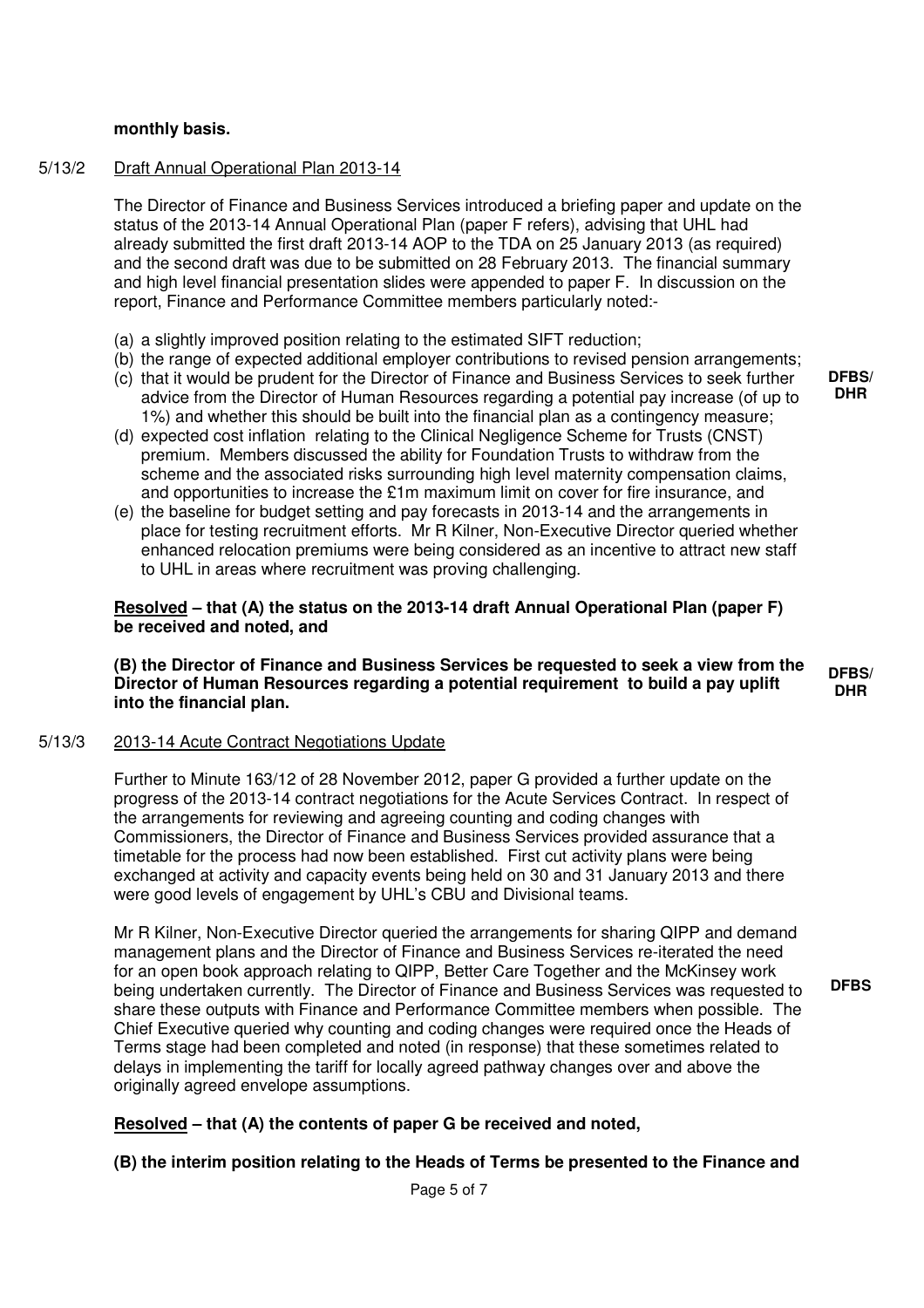#### **Performance Committee on 27 February 2013, and**

**(C) the Director of Finance and Business Services be requested to share the outputs from QIPP and Better Care Together work (being undertaken by McKinsey) with Finance and Performance Committee members (as appropriate).** 

5/13/4 FT Application and Integrated Business Planning Process/LTFM

Paper H provided a copy of the progress report presented to the FT Programme Board on 22 January 2013. The Director of Finance and Business Services reported on the Historical Due Diligence 1 (HDD1) process being undertaken by Ernst and Young, which was currently progressing according to plan. Further consideration of UHL's progress against the FT application timeline was due to take place at the 31 January 2013 Trust Board meeting.

#### **Resolved – that the contents of paper H be received and noted.**

#### 5/13/5 Horizon Scanning

The Director of Finance and Business Services introduced paper J, which provided a brief summary of key emerging developments which might impact upon UHL's financial regime. Members noted that the Director of Corporate and Legal Affairs was currently conducting a review of the process for co-ordinated horizon scanning through the Trust Board Sub-Committee structure to strengthen the arrangements for UHL to respond to key changes in the regulatory or commercial environment. Members considered the expected implications of the Francis Inquiry into events at the Mid Staffordshire NHS Foundation Trust and how Government funding might be affected, market share opportunities for UHL and the arrangements for increasing private sector providers.

#### **Resolved – that the contents of paper J be received and noted.**

#### **6/13 UPDATE ON COMMUNITY ELECTIVE ACTIVITY TENDER**

Further to Minute 164/12 of 28 November 2012, the Director of Finance and Business Services updated members on the elective care tender initiated by East Leicester CCG, which (as previously reported) had been formally suspended to allow for development of arrangements for more collaborative working. Members agreed that the Better Care Together Programme would be the appropriate vehicle for taking forward this work (once it restarted).

Discussion also took place regarding the provider arrangements for the Urgent Care Centre where the contract with the George Eliot NHSTrust had been extended for a further 12 month period. A new tender process was expected to commence in July 2013 or thereabouts.

**Resolved – that the verbal information on the community elective activity and urgent care centre tenders be received and noted.** 

#### **7/13 MINUTES FOR INFORMATION**

7/13/1 Confirm and Challenge Meetings

**Resolved – that the notes of the 21 November and 19 December 2012 Confirm and Challenge meetings (papers K and K1) be received and noted.** 

7/13/2 Governance and Risk Management Committee

**Resolved – that the Minutes of the 26 November 2012 GRMC meeting (papers L and L1)** 

**DFBS**